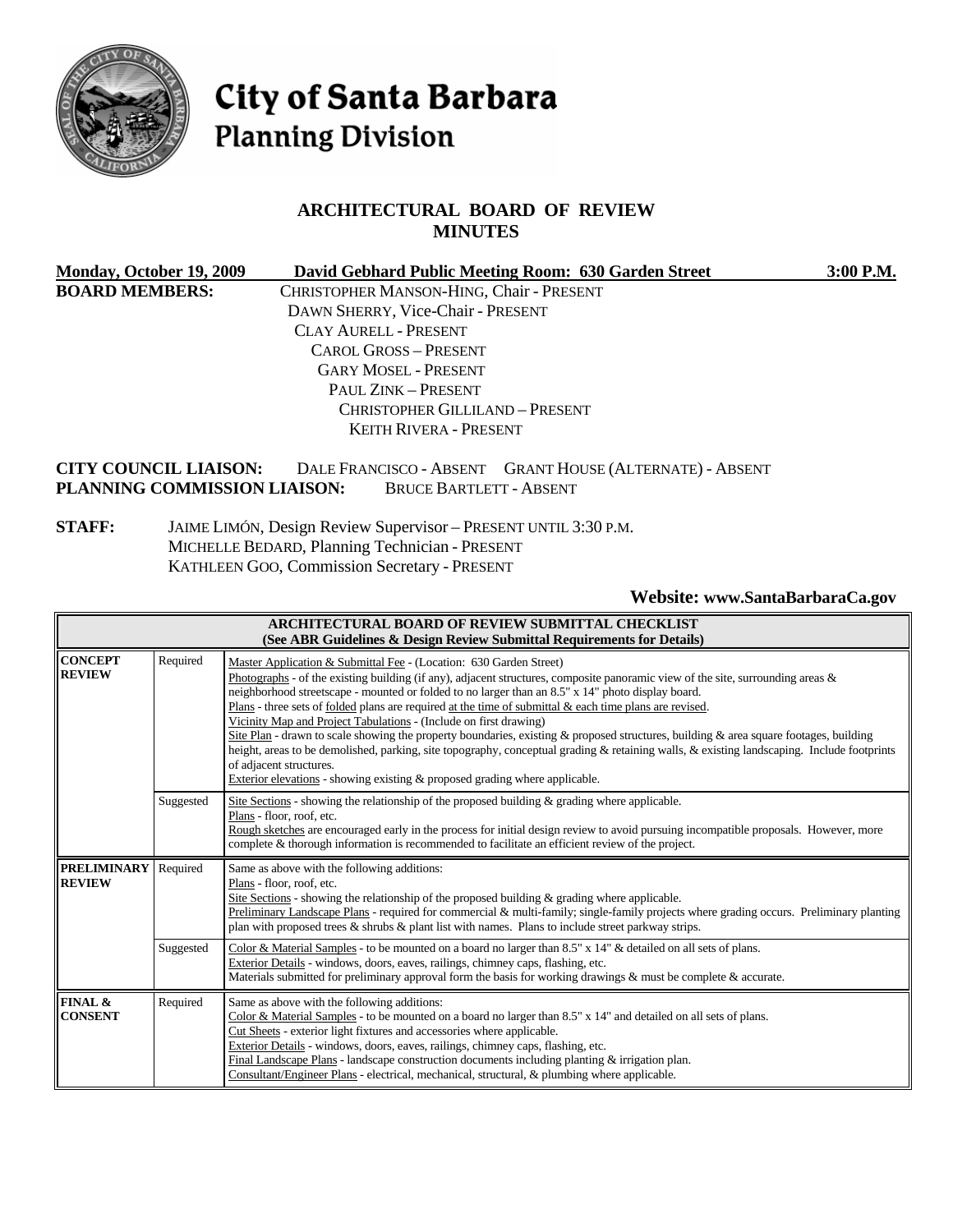#### **PLEASE BE ADVISED**

- The approximate time the project will be reviewed is listed to the left of each item. It is suggested that applicants arrive 15 minutes early. The agenda schedule is subject to change as cancellations occur. Staff will notify applicants of time changes.
- The applicant's presence is required. If an applicant is not present, the item will be postponed indefinitely. If an applicant cancels or postpones an item without providing advance notice, the item will be postponed indefinitely and will not be placed on the following Architectural Board of Review (ABR) agenda. In order to reschedule the item for review, a rescheduling fee will be paid and the applicant must fill out and file a Supplemental Application Form at 630 Garden Street (Community Development Department) in addition to submitting appropriate plans.
- All approvals made by the ABR are based on compliance with Municipal Code Chapter 22.68 and with adopted ABR guidelines. Some agenda items have received a mailed notice and are subject to a public hearing.
- The ABR may grant an approval for any project scheduled on the agenda if sufficient information has been provided and no other discretionary review is required. Substitution of plans is not allowed, if revised plans differing from the submittal sets are brought to the meeting, motions for preliminary or final approval will be contingent upon staff review for code compliance.
- The Board may refer items to the Consent Calendar for Preliminary and Final Architectural Board of Review approval.
- Concept review comments are valid for one year. A Preliminary approval is valid for one year from the date of the approval unless a time extension has been granted. A Final approval is valid for two years from the date of final action unless a time extension has been granted or a Building Permit has been issued.
- Decisions of the ABR may be appealed to the City Council. For further information on appeals, contact the Planning Division Staff or the City Clerk's office. Appeals must be in writing and must be filed with the City Clerk at City Hall, 735 Anacapa St. within ten (10) calendar days of the meeting at which the Board took action or rendered its decision.
- **AMERICANS WITH DISABILITIES ACT:** In compliance with the Americans with Disabilities Act, if you need special assistance to gain access to, comment at, or participate in this meeting, please contact the Planning Division at 805-564-5470. If possible, notification at least 48 hours prior to the meeting will enable the City to make reasonable arrangements in most cases.
- **AGENDAS, MINUTES and REPORTS**: Copies of all documents relating to agenda items are available for review at 630 Garden St. and agendas and minutes are posted online at [www.SantaBarbaraCa.gov/](http://www.santabarbaraca.gov/)abr. **Materials related to an item on this agenda submitted to the ABR after distribution of the agenda packet are available for public inspection in the Community Development Department located at 630 Garden St., during normal business hours.** If you have any questions or wish to review the plans, please contact Michelle Bedard, at (805) 564-5470 between the hours of 8:30 a.m. to 4:00 p.m., Monday through Thursday, and every other Friday, or by email at [mbedard@santabarbaraca.gov](mailto:mbedard@santabarbaraca.gov). Please check our website under City Calendar to verify closure dates.

#### **LICENSING ADVISORY:**

The Business and Professions Code of the State of California and the Municipal Code of the city of Santa Barbara restrict preparation of plans for certain project types to licensed professionals. Applicants are encouraged to consult with Building and Safety Staff or Planning Staff to verify requirements for their specific projects.

Unlicensed persons are limited to the preparation of plans for:

- $\triangleright$  Single or multiple family dwellings not to exceed four (4) units per lot, of wood frame construction, and not more than two stories and basement in height;
- $\triangleright$  Non-structural changes to storefronts; and,
- $\blacktriangleright$  Landscaping for single-family dwellings, or projects consisting solely of landscaping of not more than 5,000 square feet.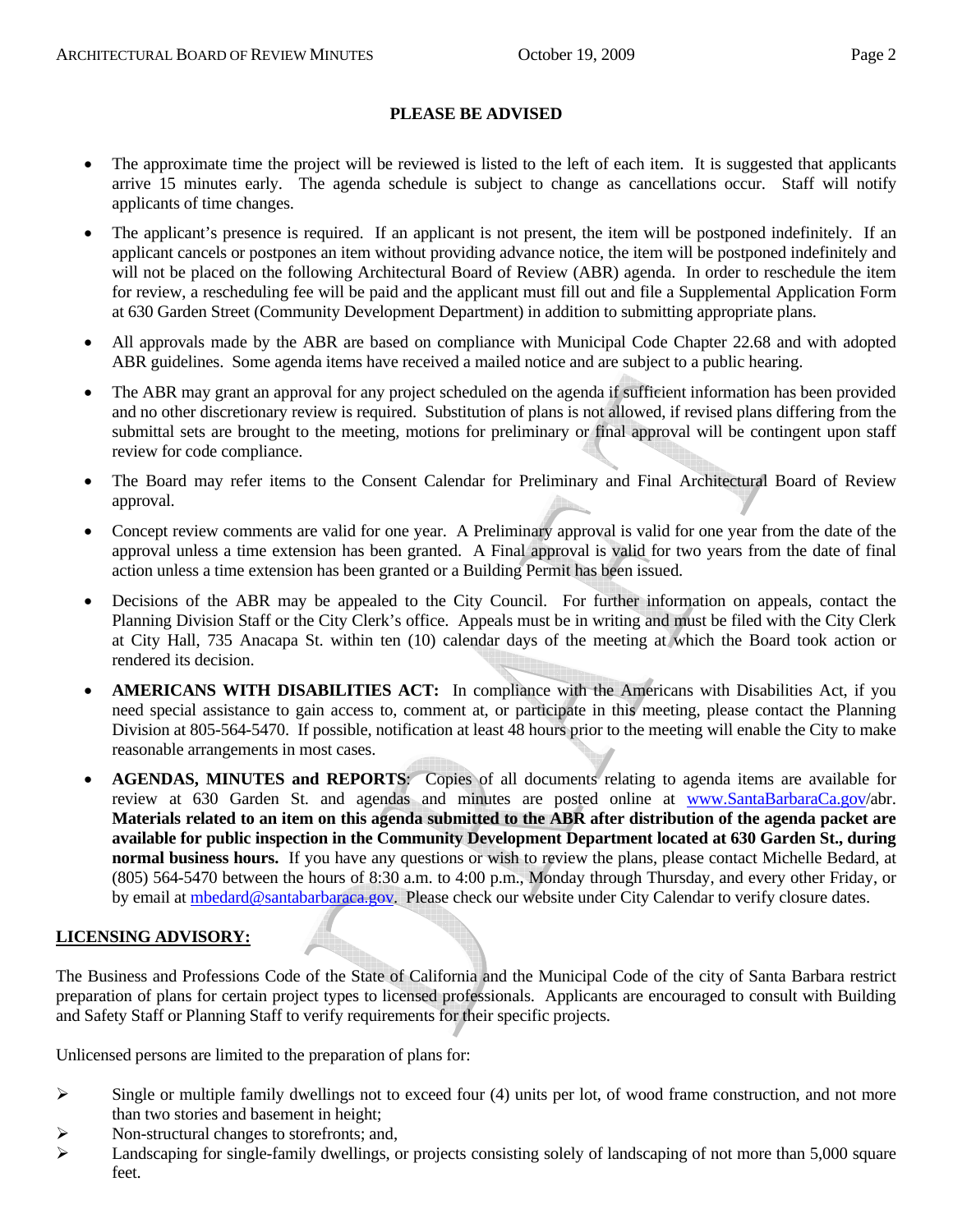#### **NOTICE:**

- 1. That on Thursday, October 15, 2009 at 4:00 p.m., this Agenda was duly posted on the indoor and outdoor bulletin boards at the Community Development Department, 630 Garden Street, and online at [www.SantaBarbaraCa.gov/abr.](http://www.santabarbaraca.gov/abr)
- 2. This regular meeting of the Architectural Board of Review will be broadcast live on City TV-18, or on your computer via <http://www.santabarbaraca.gov/Government/Video/> and then clicking City TV-18 Live Broadcast. City TV-18 will also rebroadcast this meeting in its entirety on Wednesday at 8:00 a.m. on Channel 18. An archived video copy of this meeting will be viewable on computers with high speed internet access the following Wednesday at [www.santabarbaraca.gov/abr](http://www.santabarbaraca.gov/abr) and then clicking *Online Meetings.*

#### **CALL TO ORDER.**

The Full Board meeting was called to order at 3:02 p.m.

#### **ROLL CALL:**

Members present: Manson-Hing, Sherry, Mosel, Zink, Gross, Aurell, Rivera, and Gilliland. Members absent: None.

#### **GENERAL BUSINESS:**

A. Public Comment:

No public comment.

B. Approval of Minutes:

Motion: Approval of the minutes of the Architectural Board of Review meeting of **October 5, 2009**, as amended. Action: Zink/Sherry, 7/0/1. Motion carried. (Gross abstained from Items #4 and #5).

C. Consent Calendar:

| Motion: | Ratify the Consent Calendar of October 12, 2009. The Consent Calendar was reviewed by Gary                                  |
|---------|-----------------------------------------------------------------------------------------------------------------------------|
|         | <b>Mosel and Carol Gross.</b>                                                                                               |
| Action: | Rivera/Sherry, 8/0/0. Motion carried.                                                                                       |
| Motion: | Ratify the Consent Calendar of October 19, 2009. The Consent Calendar was reviewed by Gary<br><b>Mosel and Carol Gross.</b> |
| Action: | Aurell/Gilliland, 8/0/0. Motion carried.                                                                                    |

D. Announcements, requests by applicants for continuances and withdrawals, future agenda items, and appeals.

None.

E. Subcommittee Reports:

None.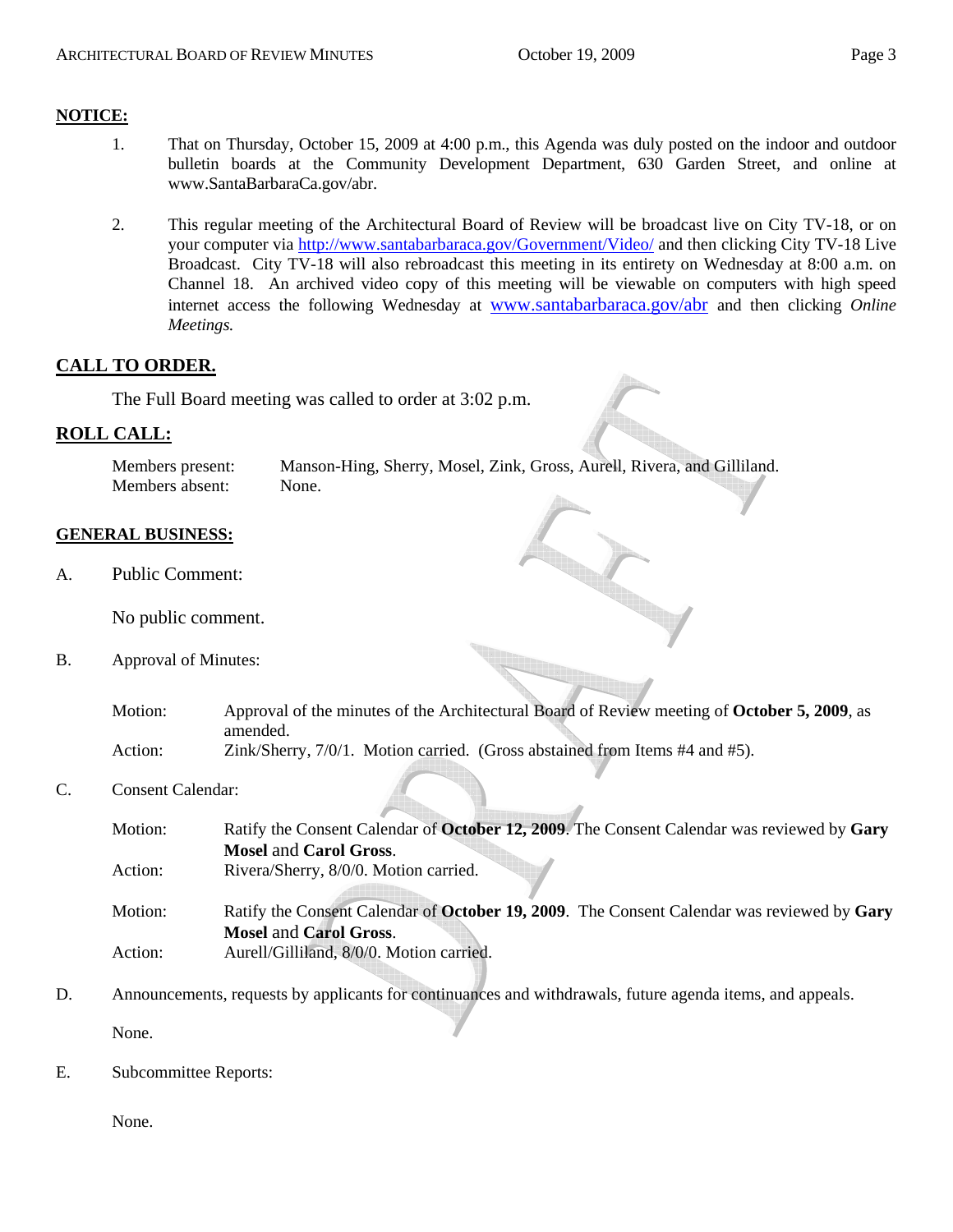# **CONCEPT REVIEW - CONTINUED ITEM**

#### **1. 3222 STATE ST C-2/SD-2 Zone**

 Assessor's Parcel Number: 053-332-031 Application Number: MST2009-00377 Owner: Anthony and Yani Osehan, Trustees Applicant: Chris Sewell

(Proposal for a conceptual review for a minor facade remodel at the Agave Inn to include an "as-built" wood decorative element along the street facade and an "as-built" exterior color change.)

#### **(Action may be taken if sufficient information is provided.)**

(3:20)

Present: Warren Schultheis, Designer, and Yani Osehan, Owner.

Public comment opened at 3:32 p.m. As no one wished to speak, public comment was closed.

An opposition letter from Paula Westbury was acknowledged by the Board.

#### **Motion: Preliminary Approval and continued indefinitely to Consent with comments:**

- 1) Provide documentation of the landscaping solution as discussed:
	- a) The Board confirmed previous direction on the landscaping: to relocate the Agave plants to another location on the property (or suggest to place the plant in a pot) and replace with pencil tree (Euphorbia tirucalli), soft agaves (Agave attenuata), and flax (Phormium 'Bronze Baby') plantings.
	- b) The Board stated that in order to improve the project; narrow and tall thin succulent plantings like the soft agave, pencil tree, and flax plantings would be better and safer plant massing for the front location near the sidewalk is suggested.
- 2) The end pieces to the lattice work are to have the front portion facing the street to be approximately 1-inch wide to return to the face of the wall and painted the same color as the wood trellis.

Action: Gross/Gilliland, 6/0/2. Motion carried. (Mosel/Zink abstained.)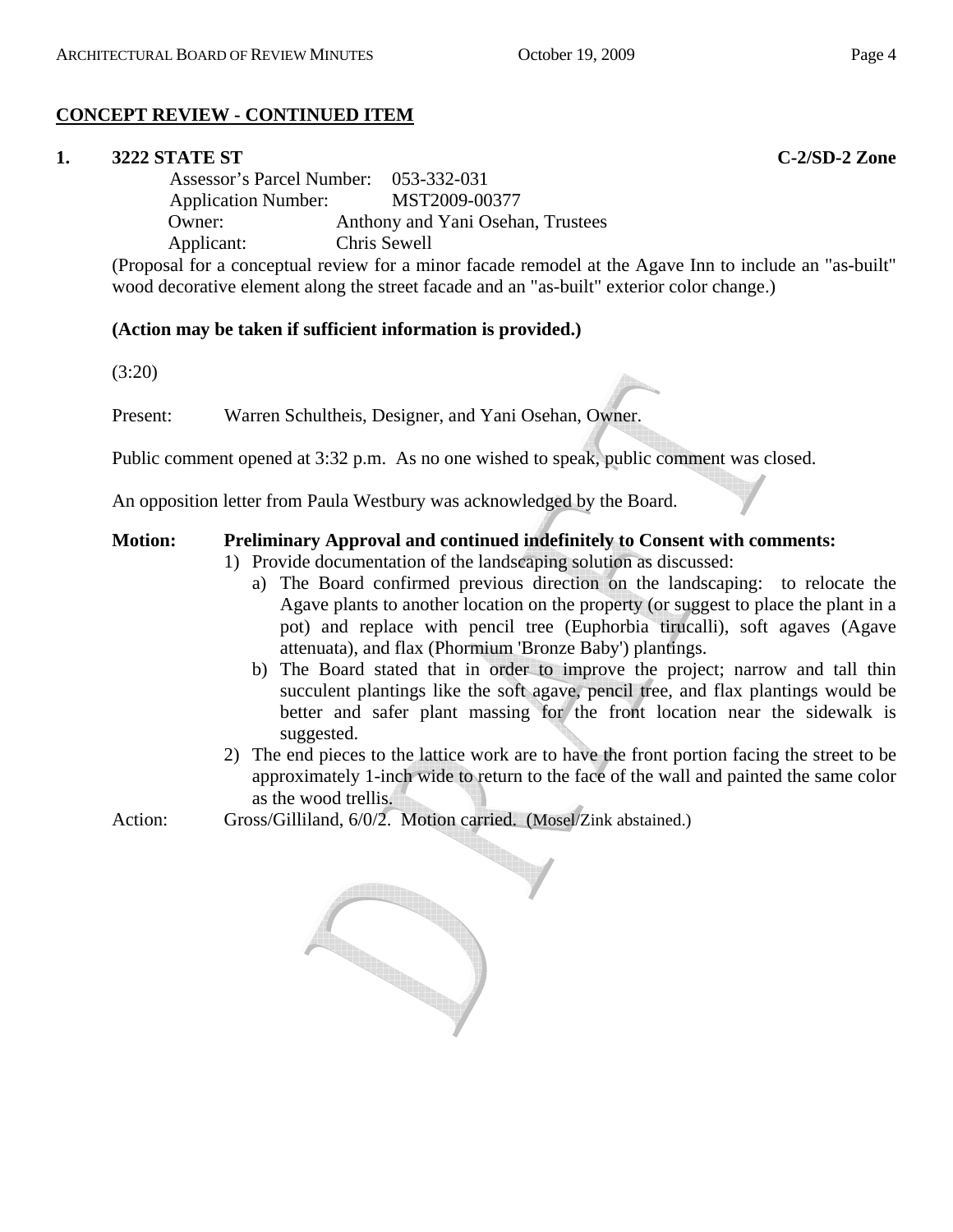# **CONCEPT REVIEW - CONTINUED ITEM**

#### **2. 535 E MONTECITO ST M-1 Zone**

| Assessor's Parcel Number: 031-351-010 |                                                |
|---------------------------------------|------------------------------------------------|
| <b>Application Number:</b>            | MST2006-00530                                  |
| Owner:                                | Housing Authority of the City of Santa Barbara |
| Architect:                            | William Hezmalhalch Architects, Inc.           |
| Applicant:                            | John Campanella                                |

(The proposal is a redesign of a project previously approved by the Planning Commission. The proposed project consists of 48 residential condominium units in four, two- and three-story buildings, on a 1.8-acre vacant lot. The size of the residential units would vary, ranging between 1,100 and 1,700 square feet. Each of the four buildings would contain twelve residential units and would have individual courtyards. All units would have a two-car garage, with 50% in a side by side configuration and 50% in a tandem configuration. Six guest parking spaces would be provided, resulting in a total of 102 on-site parking spaces. Vehicle access would be provided from East Montecito Street, with emergency access only from Calle Cesar Chavez. Forty of the 48 units would be sold as below-market rate units. A 14-foot wide shared access easement is provided along the western perimeter of the project site. The prior approvals consisted of a Tentative Subdivision Map, a Modification to provide less than the required amount of guest parking and City Council approval of a Specific Plan (SP-10). The redesigned project requires a Substantial Conformance Determination at the Planning Commission.)

# **(Second Concept Review. Comments only; project requires a Substantial Conformance Determination.)**

(3:35)

Present: John Campanella, Applicant/Bermant Homes; Bill McReynolds, Developer/Partner from City Ventures, Inc.; and Jeff Chelwick from William Hezmalhalch, Architects; and Kathleen Kennedy, Associate Planner.

Public comment opened at 3:47 p.m. As no one wished to speak, public comment was closed.

An opposition letter from Paula Westbury was acknowledged by the Board.

Ms. Kennedy informed the Board that substantial conformance findings will be prepared by staff from the Board comments during this current review for a requested determination at a future time.

#### **Motion: Continued indefinitely to Full Board with comments:**

- 1) Applicant is to return with complete submittal per the standard ABR requirements to include a complete site plan and elevations.
- 2) Provide an appropriate scale and grade for proposed building blocks.
- 3) Provide pedestrian connectivity between the project's open spaces.
- 4) Provide acknowledgement to site conditions at the edges of the property.
- 5) Provide solar orientation to the open spaces.
- 6) Provide human scale in vehicular circulation plans.
- 7) Provide multi-entry points for pedestrian and vehicular circulation points.
- 8) Provide orientation to public streets and the public face of the project.
- 9) Address the building along the north property line and how the proposed project abuts these areas.

Action: Rivera/Gross, 8/0/0. Motion carried.

Board Comments: One Board member requested the applicant to reconsider small surrounding neighborhood 5-foot and 6-foot set backs and the building heights in the neighborhood context.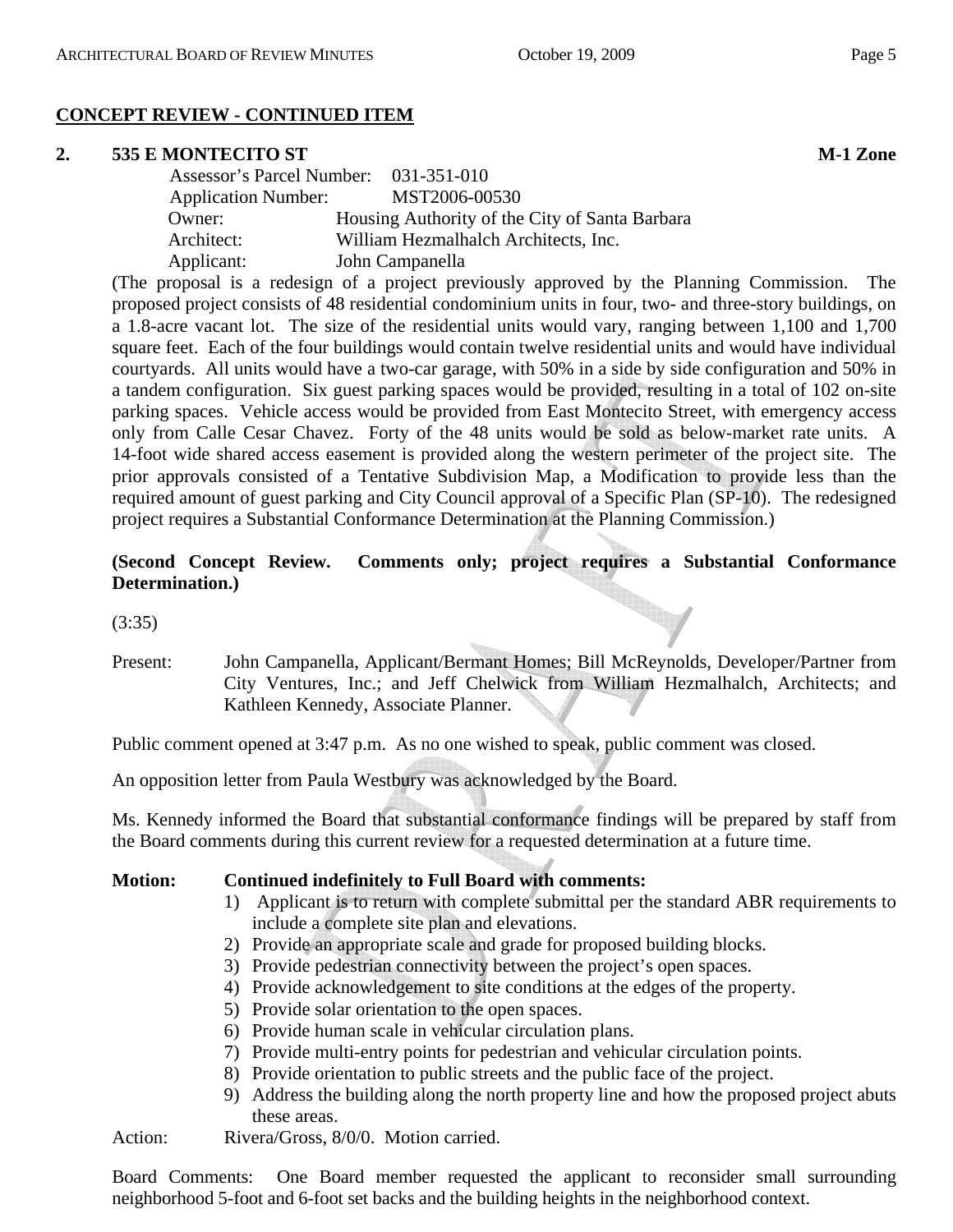#### **ADJOURNMENT:**

**The Full Board meeting adjourned at 4:24 p.m.** 

#### **CONSENT CALENDAR**

#### **REFERRED BY FULL BOARD**

#### **A. 705 NORMAN FIRESTONE RD A-F/SD-3 Zone**

| <b>Assessor's Parcel Number:</b> | 073-450-003                      |
|----------------------------------|----------------------------------|
| <b>Application Number:</b>       | MST2008-00524                    |
| Owner:                           | City of Santa Barbara            |
| Applicant:                       | Goleta Sanitary District         |
| Architect:                       | Penfield & Smith Engineers, Inc. |

(Proposal to construct a new 400 square foot pump house, an 8-foot tall block wall that encompasses a 57 foot by 80 foot area around the pump house, and new landscaping on the City Airport property. The pump house will provide a permanent replacement of the forced main at the Firestone Road Lift Station. Project requires Planning Commission Review for a Coastal Development Permit.)

**(Project requires compliance with Planning Commission Resolution No. 039-09. Preliminary and Final Approval are requested.)** 

An opposition letter from Paula Westbury was acknowledged.

**Preliminary Approval and Final Approval with condition that the entry apron way shall be of a Santa Barbara sandstone color, and does not have to be stamped.**

#### **REFERRED BY FULL BOARD**

#### **B. 421 N MILPAS ST C-2 Zone**

| Assessor's Parcel Number: 031-303-021 |                  |
|---------------------------------------|------------------|
| <b>Application Number:</b>            | MST2009-00393    |
| Owner:                                | Darrell Becker   |
| Architect:                            | Burnell & Jewett |

(The proposal includes the conversion of the existing 838 square foot second floor residential unit to commercial space, the demolition of an existing 515 square foot residential unit, and construction of a new 236 square foot detached office building on a 4,590 square foot lot. The project also includes three new uncovered parking spaces and a new wall and gates along the south property line. The project requires Development Plan Approval Findings by the Architectural Board of Review for 1,074 square feet of new commercial square footage. There are two existing commercial units, totaling 1,528 square feet, on the first floor which are proposed to remain. The project received ABR approval on 8/24/09 for a façade remodel to the existing mixed-use building. The proposal will abate violations outlined in ENF2009-00971.)

#### **(Preliminary Approval is requested. Project requires Development Plan Approval Findings.)**

An opposition letter from Paula Westbury was acknowledged.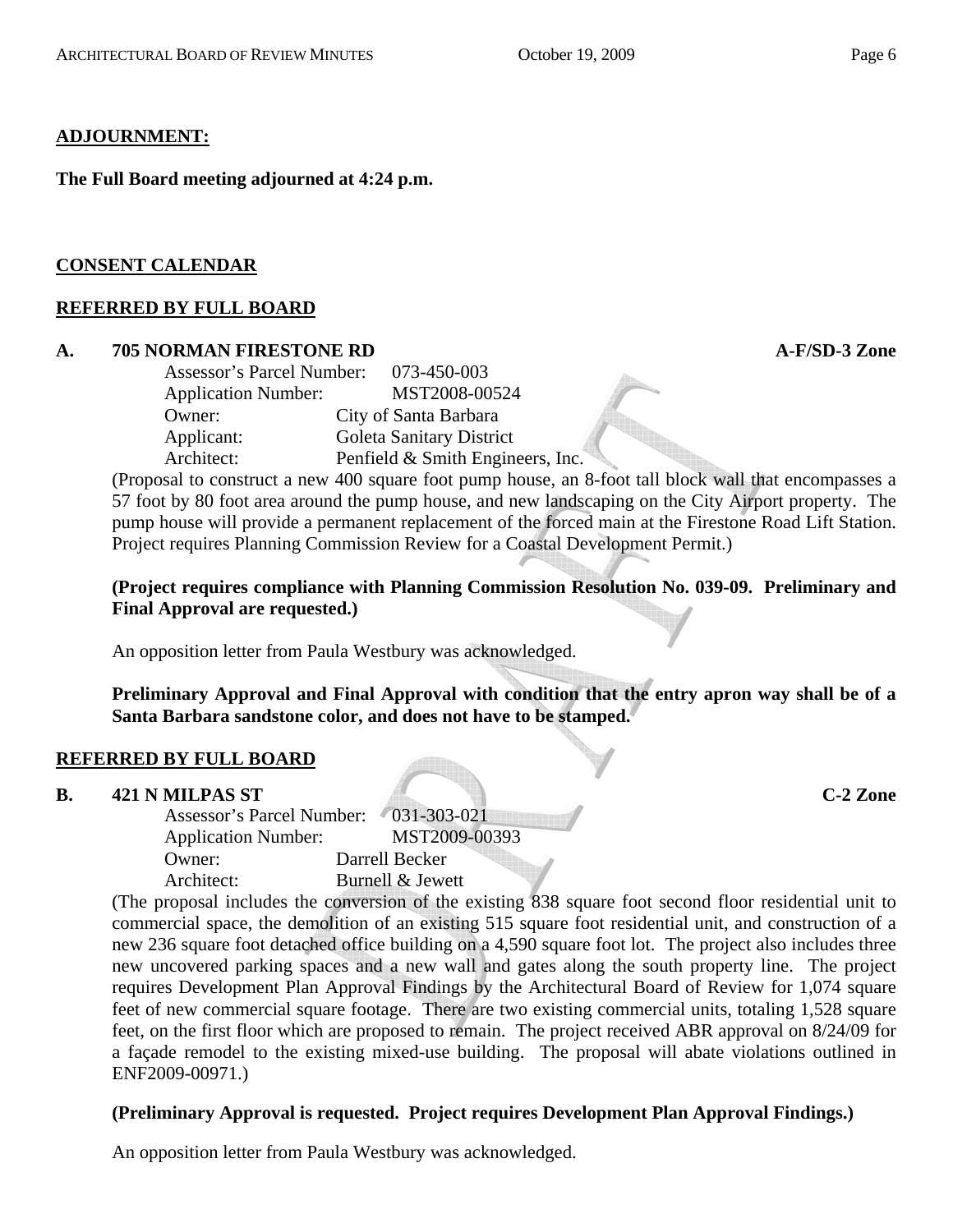# **Preliminary Approval and Final Approval with Development Plan Approval Findings and conditions:**

- 1. Relocate the backflow device behind the wall.
- 2. Provide a double-starter row of the barrel tile as noted on plan sheet #D-1.
- 3. Relocate the proposed acacia tree on the northwest corner to be centered in the planter.

#### **NEW ITEM**

#### **C. 3898 STATE ST C-2/SD-2 Zone**

Assessor's Parcel Number: 057-240-044 Application Number: MST2009-00463 Owner: Four Jays, LP

(Proposal for a new ATM, an accessible walkway, and landscaping changes to an existing gas station and mini mart. The proposed landscaping involves removal of turf to be replaced with drought tolerant plantings and modified landscaping at the new ATM location. This proposal will abate violations listed under ENF2009-00899.)

#### **(Action may be taken if sufficient information is provided.)**

An opposition letter from Paula Westbury was acknowledged.

#### **Preliminary Approval and Final Approval with conditions:**

- 1. All ATM signage requires review by the Sign Committee.
- 2. Artificial turf shall be specified on the plans by manufacture to ensure the proposed product is installed.

#### **FINAL REVIEW**

# **EINAL KEVIEW**<br>D. 631 OLIVE ST C-M Zone

| Assessor's Parcel Number:  | 031-160-005                         |
|----------------------------|-------------------------------------|
| <b>Application Number:</b> | MST2008-00577                       |
| Owner:                     | Carl and Constance Lindberg         |
| Applicant:                 | <b>Sefton Graham</b>                |
| <b>Business Name:</b>      | Santa Barbara Green Care Collective |

(The project consists of a change of use of an existing 1,091 square foot one-story, single-family residence into a mixed-use building comprised of 629 commercial square feet, with the remaining 462 square feet to remain a residential unit. No exterior alterations are proposed to the existing building. The proposal involves various site improvements including new driveway paving materials, four uncovered parking spaces, including one accessible parking space, and additional site landscaping. The project was approved by the Staff Hearing Officer on 7/29/09 for a Medical Cannabis Dispensary Permit and requires compliance with Staff Hearing Officer Resolution No. 065-09. Approval has been appealed to the Planning Commission.)

#### **(Project requires compliance with Staff Hearing Officer Resolution No. 065-09.)**

An opposition letter from Paula Westbury was acknowledged.

#### **Continued one week to Consent with comments:**

- 1. Extend the curb 2-feet from the curb cut and add additional landscaping.
- 2. Provide an irrigation plan; include location of backflow device.
- 3. Bring color sample of proposed driveway material.
- 4. Stain existing concrete of ribbon driveway and provide material samples.